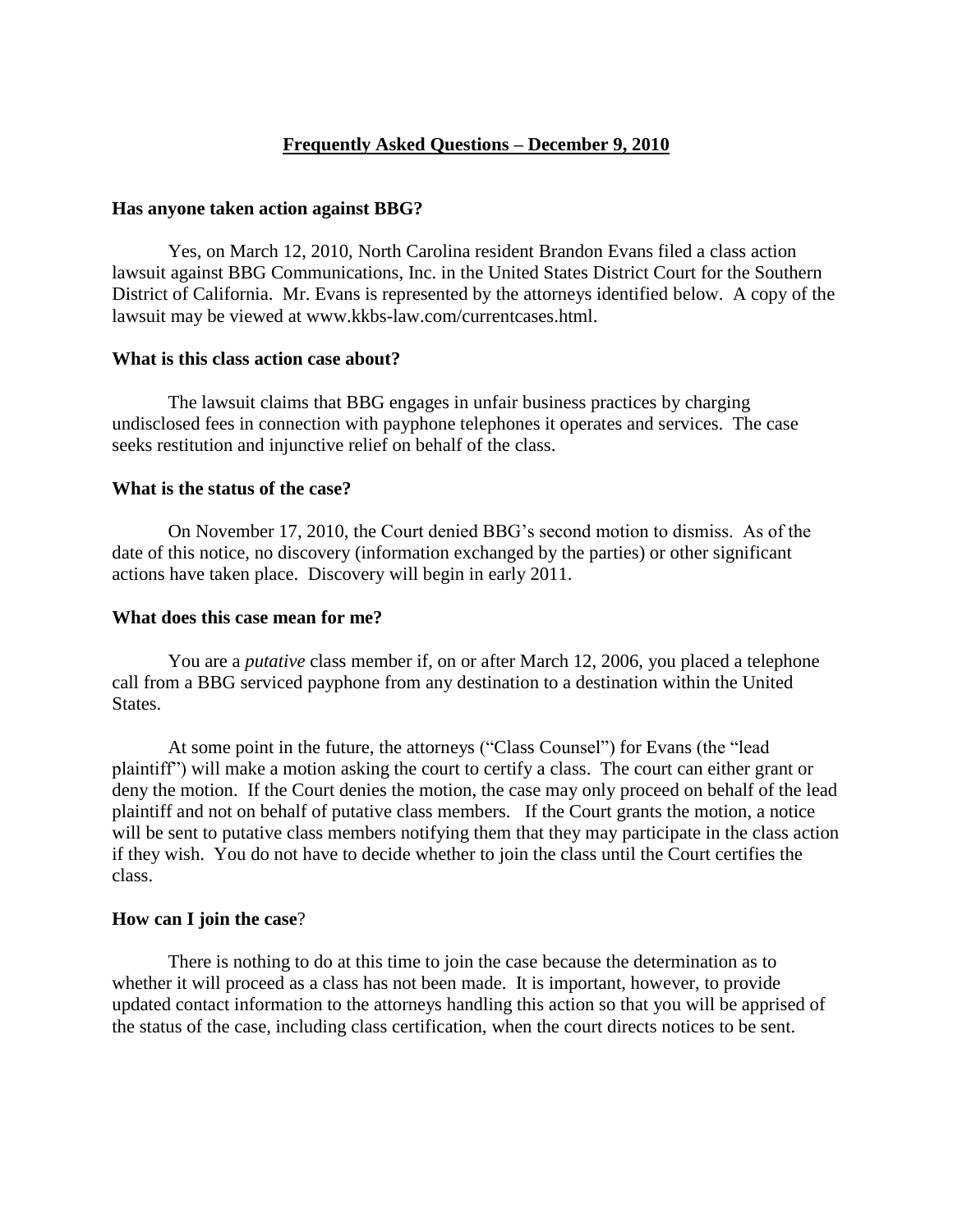#### **Will it cost me anything to participate in the class?**

No. The attorneys are advancing all litigation costs and expenses. These fees and costs will be recouped at the end of the case from the recovery, if a recovery is achieved.

#### **How long does a class action typically take?**

It will likely take approximately one to three years until the case concludes either through a settlement, by judgment or by dismissal. But this is only an estimate. Some cases take longer, especially when there is an appeal, while others take significantly less time if a settlement is reached early in the case.

#### **What can I expect to recover?**

In a class action, a court can award the same or similar relief as in individual lawsuits. In this case, the goal is to recover all amounts the Court determines BBG unfairly charged. Your actual recovery could be significantly less if the case is settled before trial. Furthermore, attorney's fees and the costs of the lawsuit will be deducted from the recovery.

#### **How can I help?**

Class Counsel is continuing to investigate this matter and would like to gather information from you about BBG's practices. Please complete the attached questionnaire and return it to Class Counsel either by mail, facsimile, or email. For your convenience, you may cut and paste a completed questionnaire into an e-mail response.

## **IF YOU MOVE OR CHANGE ADDRESSES, PLEASE NOTIFY CLASS COUNSEL IN WRITING SO THAT ANY FUTURE NOTICES, INCLUDING NOTICES FROM THE COURT, CAN BE PROMPLTY DELIVERED TO YOU.**

**CLASS COUNSEL Eric J. Benink, Esq. Krause Kalfayan Benink & Slavens, LLP 625 Broadway, Suite 635 San Diego, CA 92101 (619) 232-0331 Ph. (619) 232-4019 Fax [eric@kkbs-law.com](mailto:eric@kkbs-law.com)**

#### **PLEASE BE ADVISED THAT THIS IS NOT A COURT-ORDERED NOTICE**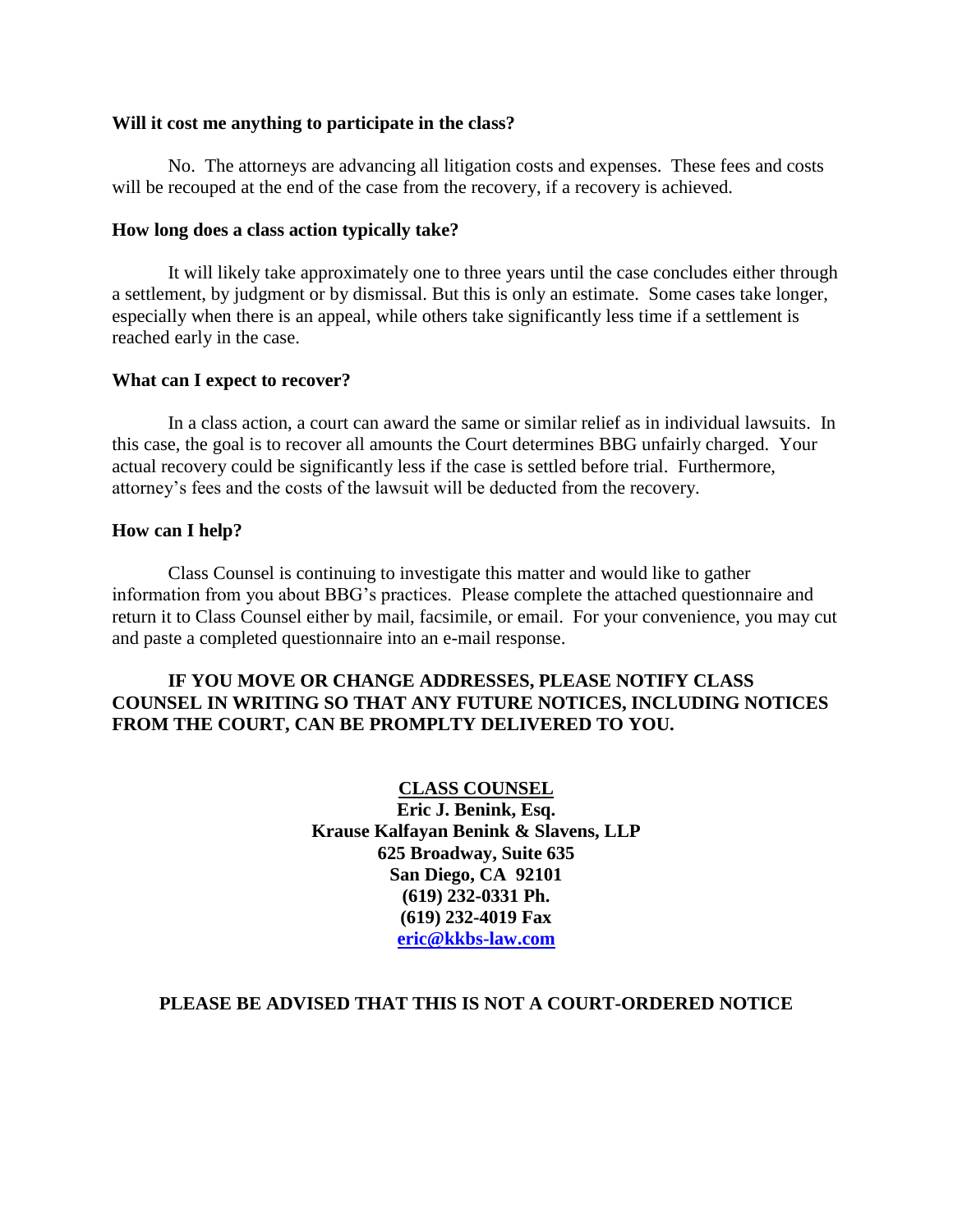# **BBG QUESTIONNARIE**

| NAME:                                     |  |
|-------------------------------------------|--|
|                                           |  |
|                                           |  |
| <b>ADDRESS:</b>                           |  |
|                                           |  |
|                                           |  |
|                                           |  |
| PHONE NO.                                 |  |
|                                           |  |
|                                           |  |
| <b>E-MAIL</b>                             |  |
|                                           |  |
|                                           |  |
| <b>DATE OF</b>                            |  |
| CALLS(S)                                  |  |
|                                           |  |
| CITY, COUNTRY                             |  |
| <b>WHERE CALL(S)</b>                      |  |
| <b>MADE</b>                               |  |
|                                           |  |
|                                           |  |
| CITY, STATE OF<br><b>CALL DESTINATION</b> |  |
|                                           |  |
|                                           |  |
| <b>AMOUNT OF</b>                          |  |
| <b>CHARGES</b>                            |  |
|                                           |  |
| <b>NAME OF PARTY</b>                      |  |
| THAT BILLED YOU                           |  |
| <b>APPEARING ON</b>                       |  |
| <b>CREDIT CARD/</b>                       |  |
| <b>BANK STATEMENT</b>                     |  |
|                                           |  |
|                                           |  |
| TELEPHONE NO.<br>OF PARTY THAT            |  |
| <b>BILLED YOU</b>                         |  |
| <b>APPEARING ON</b>                       |  |
| <b>CREDIT CARD/</b>                       |  |
| <b>BANK STATEMENT</b>                     |  |
|                                           |  |

# **QUESTIONNAIRE CONTINUES ON NEXT PAGE**